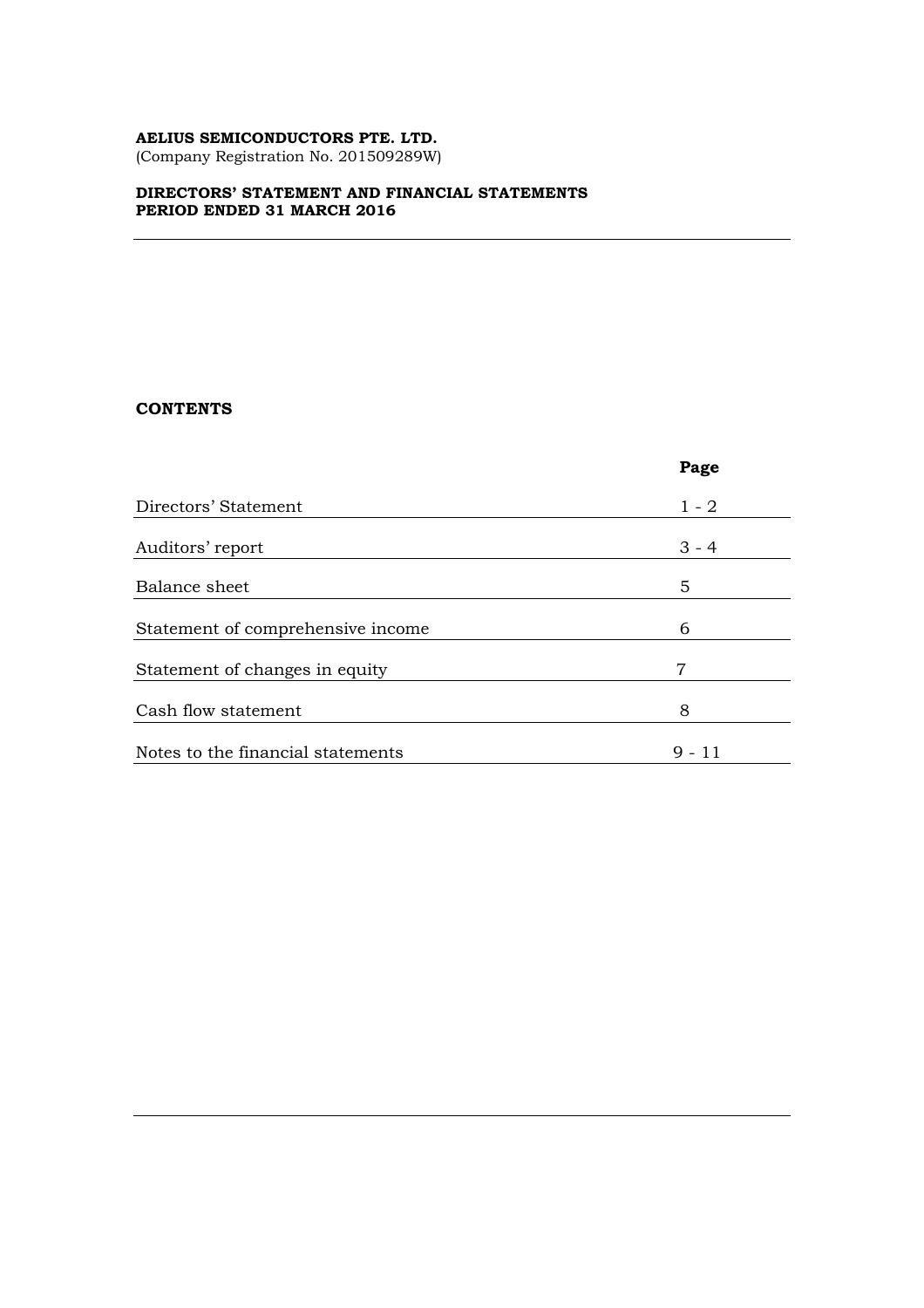(Company Registration No. 201509289W)

#### **DIRECTORS' STATEMENT**

The directors are pleased to present their statement to the members together with the audited financial statements of Aelius Semiconductors Pte. Ltd. (the company) for the financial period from 8 April 2015 (Date of Incorporation) to 31 March 2016.

# **1. OPINION OF THE DIRECTORS**

In the opinion of the directors,

- (i) the financial statements of the Company are properly drawn up in accordance with the provisions of the Singapore Companies Act, Cap. 50 (the "Act") and Singapore Financial Reporting Standard for Small Entities so as to give a true and fair view of the financial position of the Company as at 31 March 2016 and the financial performance, changes in equity and cash flows of the Company for the financial period ended on that date; and
- (ii) at the date of this statement there are reasonable grounds to believe that the Company will be able to pay its debts as and when they fall due.

# **2. DIRECTORS**

The directors of the company in office at the date of this report are:-

Bhumireddy Malla Reddy Buddharaju Lakshmi Narayana Raju Atim Kabra (Appointed on 1/4/2016)

### **3. ARRANGEMENTS TO ENABLE DIRECTORS TO ACQUIRE BENEFITS BY MEANS OF THE ACQUISITION OF SHARES AND DEBENTURES**

Neither at the end of the financial period nor at any time during the financial period did there subsist any arrangement whose object is to enable the directors of the company to acquire benefits by means of the acquisitions of shares or debentures in the company or any other body corporate.

# **4. DIRECTORS' INTEREST IN SHARES AND DEBENTURES**

None of the directors, who held office at the end of the financial period had, any interest in shares of the company and related corporations except as follows:

|                                                                         | No. of Ordinary Shares |                          |  |
|-------------------------------------------------------------------------|------------------------|--------------------------|--|
| Holding Company<br>Astra Microwave Products Limited<br>Name of Director |                        | At 8.4.2015 At 31.3.2016 |  |
| Bhumireddy Malla Reddy                                                  | 2,453,966              | 2,453,966                |  |
| Vedula Sri Ramachandra Kirty<br>(Deceased on 10/4/2016)                 | 18,500                 | 18,500                   |  |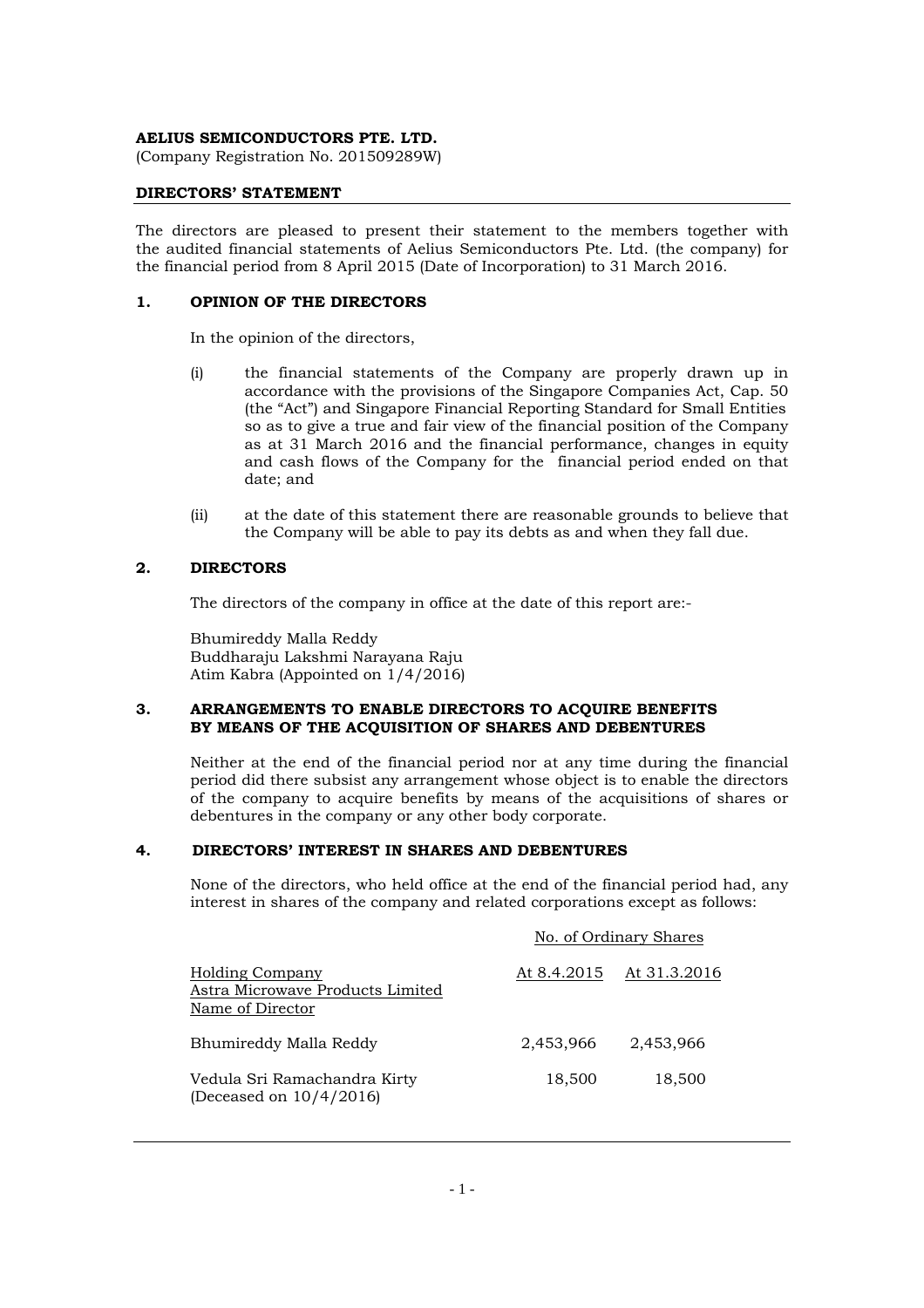# AELIUS SEMICONDUCTORS PTE. LTD. (Company Registration No. 201509289W)

# DIRECTORS' STATEMENT

#### **OPTIONS** 5.

There were no options granted during the financial period to subscribe for unissued shares of the company.

No shares have been issued during the financial period by virtue of the exercise of options to take up unissued shares of the company.

There were no unissued shares of the company under option at the end of the financial period.

#### **AUDITORS** 6.

Shafiq K & Co have expressed their willingness to accept reappointment as auditor.

On Behalf of Board of Directors

BHUMIREDDY MALLA REDDY **DIRECTOR** 

B. L. N. Lav.

. . . . . . . . . . . . . . . . . BUDDHARAJU LAKSHMI NARAYANA RAJU **DIRECTOR** 

Singapore, 25 April 2016

 $-2-$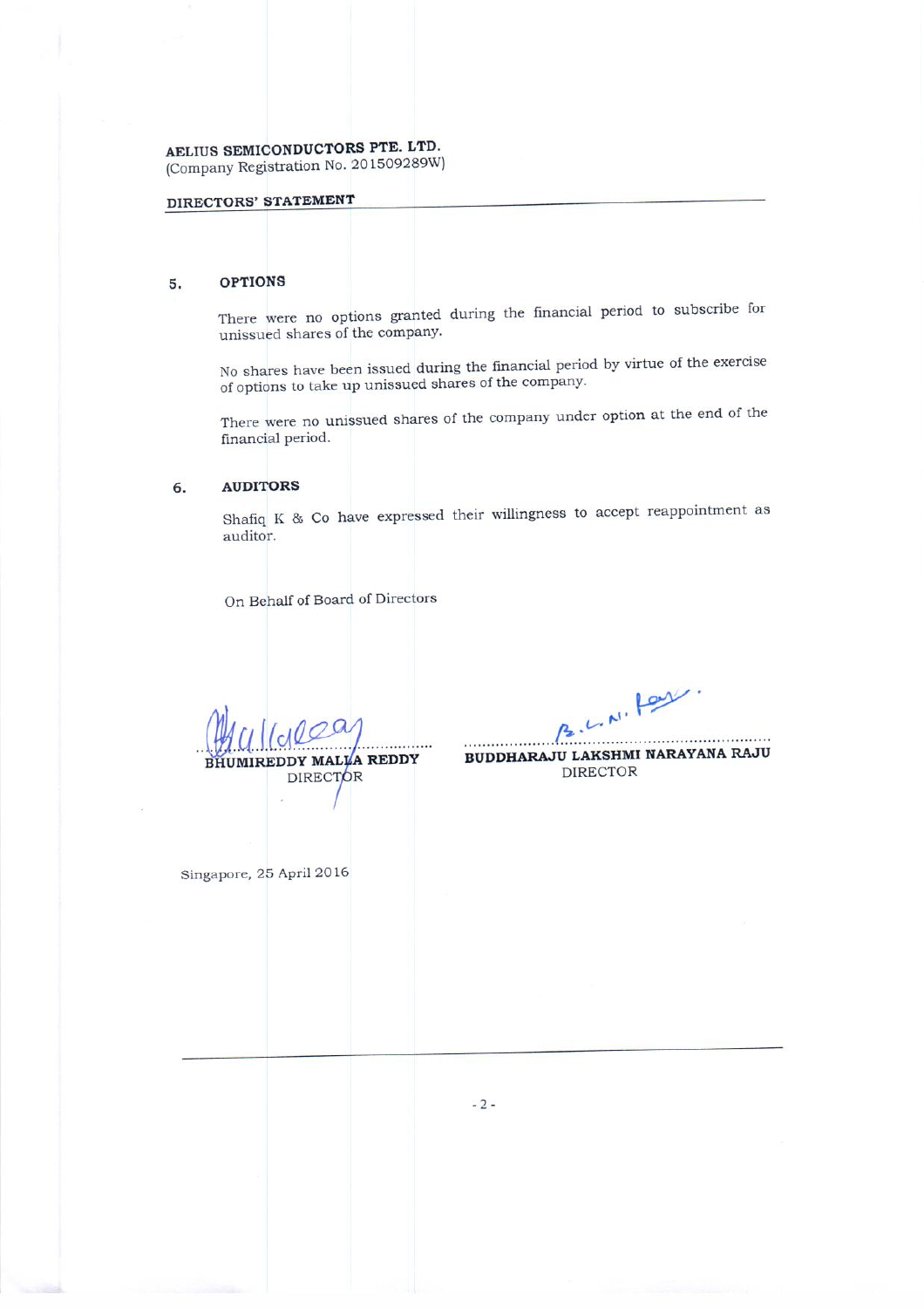# **SHAFIQ K & CO**

 $(Region No. S98PF0632D)$ PUBLIC ACCOUNTANTS AND CHARTERED ACCOUNTANTS 141 MIDDLE ROAD, #06-07A GSM BUILDING, SINGAPORE 188976 TEL: 6336 1025 FAX: 6336 0650 EMAIL: shafiq@shafiqkco.com

#### **INDEPENDENT AUDITORS' REPORT TO THE MEMBERS OF AELIUS SEMICONDUCTORS PTE. LTD.**

(Company Registration No. 201509289W)

We have audited the accompanying financial statements of Aelius Semiconductors Pte. Ltd. (the 'Company'), which comprise the balance sheet as at 31 March 2016 and the statement of comprehensive income, statement of changes in equity and cash flow statement for the period then ended, and a summary of significant accounting policies and other explanatory notes.

# **Management's Responsibility for the Financial Statements**

Management is responsible for the preparation of financial statements that give a true and fair view in accordance with the provisions of the Singapore Companies Act (the "Act") and Singapore Financial Reporting Standards For Small Entities, and for devising and maintaining a system of internal accounting controls sufficient to provide a reasonable assurance that assets are safeguarded against loss from unauthorised use or disposition, that transactions are properly authorised and that they are recorded as necessary to permit the preparation of true and fair profit and loss account and balance sheet and to maintain accountability of assets.

# **Auditors' Responsibility**

Our responsibility is to express an opinion on these financial statements based on our audit. We conducted our audit in accordance with Singapore Standards on Auditing. Those standards require that we comply with ethical requirements and plan and perform the audit to obtain reasonable assurance whether the financial statements are free from material misstatement.

An audit involves performing procedures to obtain audit evidence about the amounts and disclosures in the financial statements. The procedures selected depend on the auditor's judgment, including the assessment of the risks of material misstatement of the financial statements, whether due to fraud or error. In making those risk assessments, the auditor considers internal control relevant to the entity's preparation and fair presentation of the financial statements in order to design audit procedures that are appropriate in the circumstances, but not for the purpose of expressing an opinion on the effectiveness of the entity's internal control. An audit also includes evaluating the appropriateness of accounting policies used and the reasonableness of accounting estimates made by management, as well as evaluating the overall presentation of the financial statements.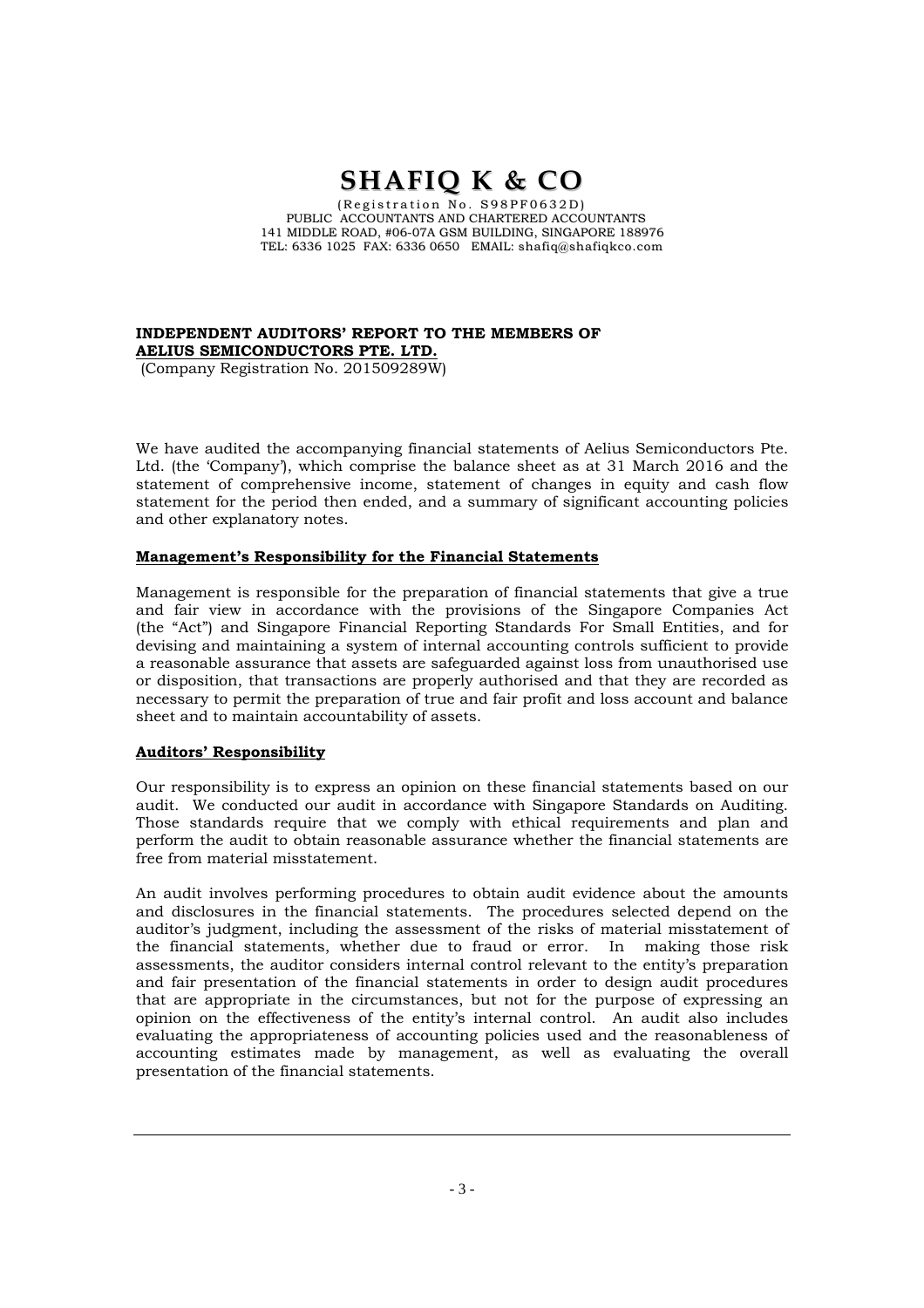# **SHAFIQ K & CO**

(Registration No. S98PF0632D) PUBLIC ACCOUNTANTS AND CHARTERED ACCOUNTANTS 141 MIDDLE ROAD, #06-07A GSM BUILDING, SINGAPORE 188976 TEL: 6336 1025 FAX: 6336 0650 EMAIL: shafiq@shafiqkco.com

# INDEPENDENT AUDITORS' REPORT TO THE MEMBERS OF AELIUS SEMICONDUCTORS PTE. LTD.

(Company Registration No. 201509289W)

(Continued from Page 4)

We believe that the audit evidence we have obtained is sufficient and appropriate to provide a basis for our audit opinion.

# Opinion

In our opinion, the financial statements are properly drawn up in accordance with the provisions of the Singapore Companies Act, Cap. 50 (the "Act") and Singapore Financial Reporting Standard for Small Entities so as to give a true and fair view of the state of affairs of the Company as at 31 March 2016 and the results, changes in equity and cash flows of the Company for the period ended on that date.

### Report on other Legal and Regulatory Requirements

In our opinion, the accounting and other records required by the Act to be kept by the Company have been properly kept in accordance with the provisions of the Act.

**SHAFIQ K & CO** Public Accountants and **Chartered Accountants** 

Singapore, 25 April 2016

 $-4-$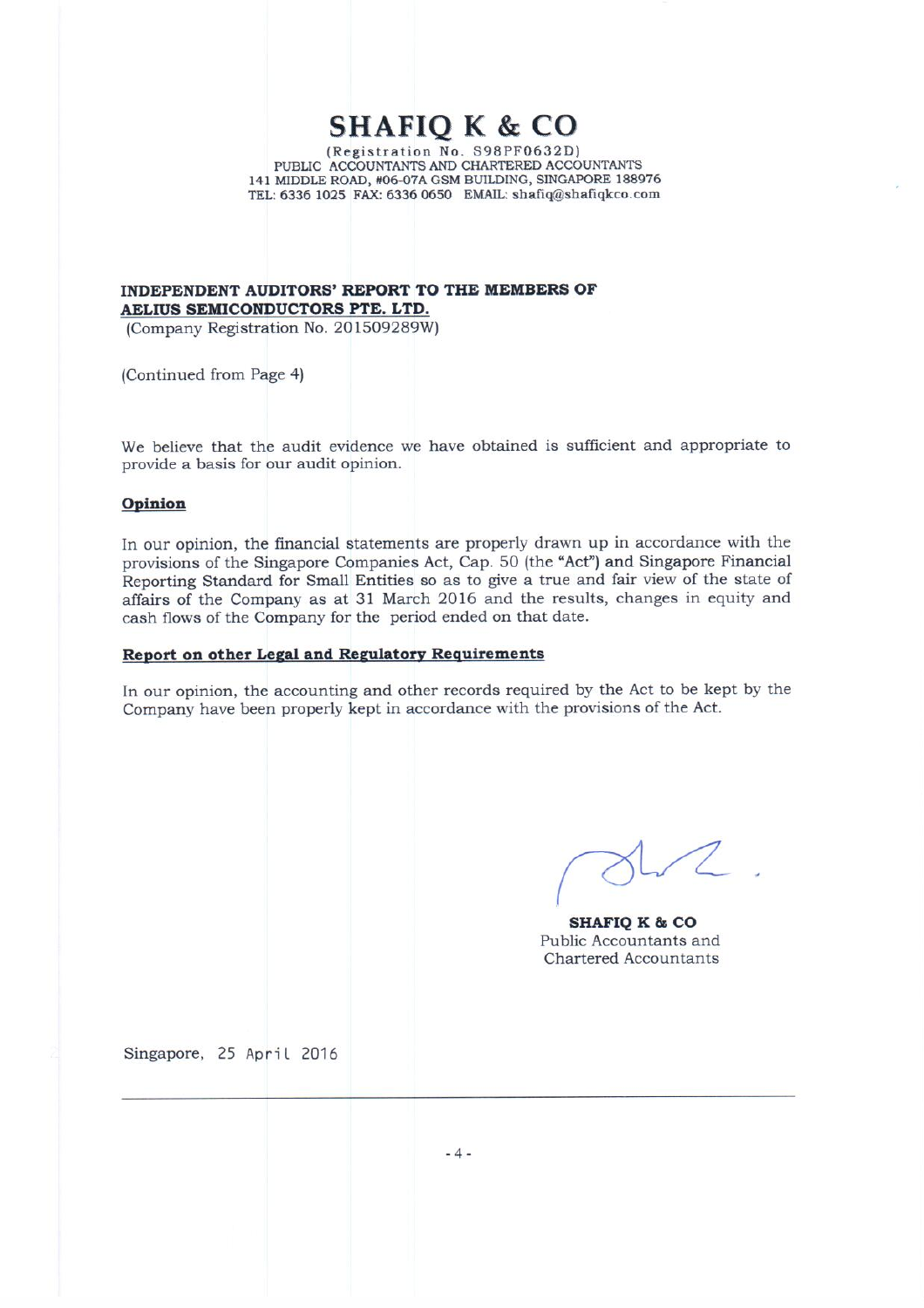(Company Registration No. 201509289W)

# **BALANCE SHEET AS AT 31 MARCH 2016**

|                            | <b>Note</b> | $-2016$<br>$S\$ |
|----------------------------|-------------|-----------------|
| <b>ASSETS</b>              |             |                 |
| <b>Current assets</b>      |             |                 |
| Bank balance               |             | 188,240         |
|                            |             |                 |
| <b>Total assets</b>        |             | 188,240         |
| <b>LIABILITIES</b>         |             |                 |
| <b>Current liabilities</b> |             |                 |
| Accruals                   |             | 9,600           |
| <b>Total liabilities</b>   |             | 9,600           |
|                            |             |                 |
| <b>Net assets</b>          |             | 178,640         |
| <b>EQUITY</b>              |             |                 |
| Share capital              | 3           | 217,000         |
| Loss                       |             | (38, 360)       |
|                            |             | 178,640         |

The annexed notes form an integral part of these financial statements.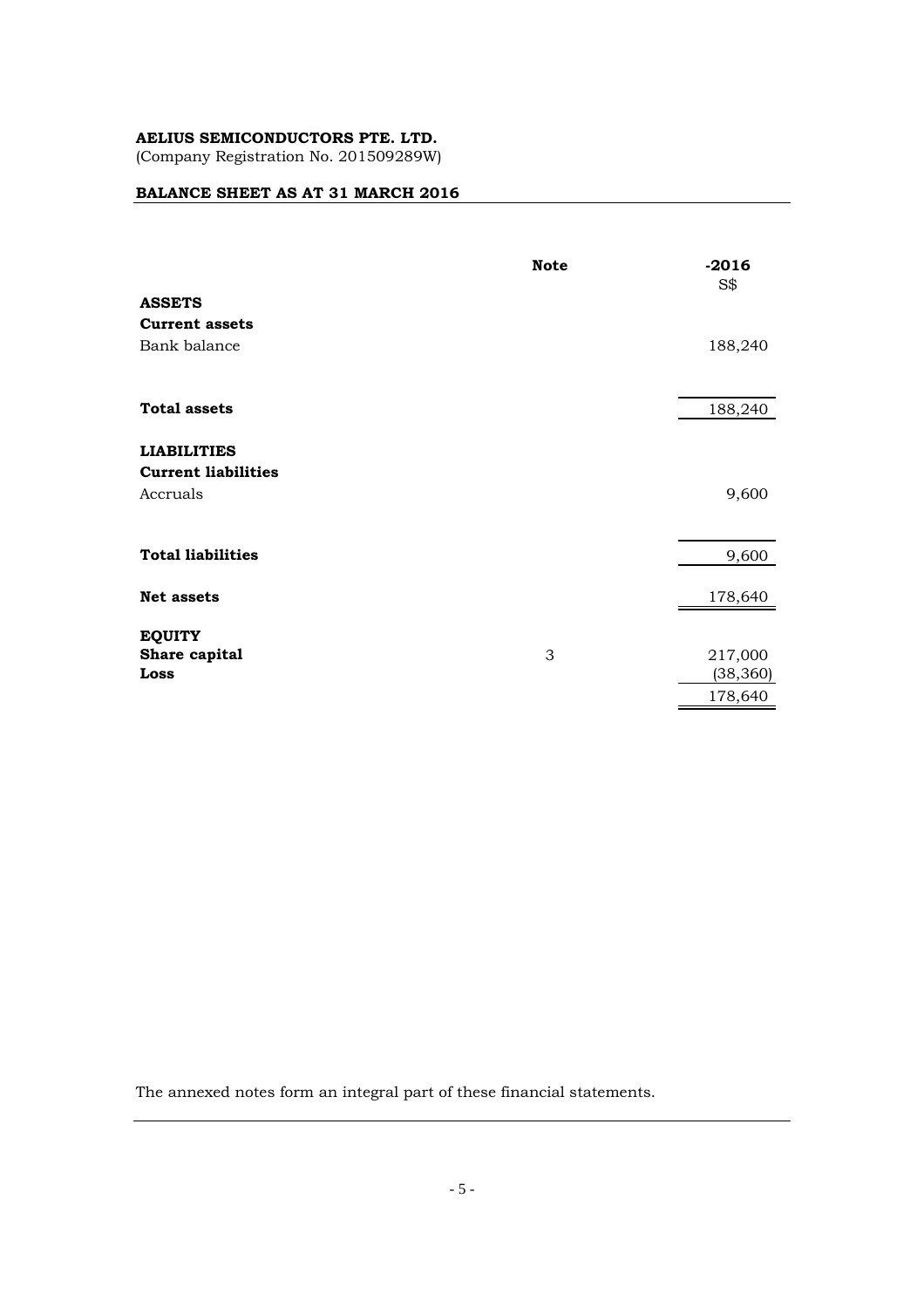(Company Registration No. 201509289W)

# **STATEMENT OF COMPREHENSIVE INCOME FOR THE PERIOD FROM 8 APRIL 2015 (DATE OF INCORPORATION) TO 31 MARCH 2016**

|                                                                                                           | 8.4.2015<br>to<br>31.3.2016<br>S\$ |
|-----------------------------------------------------------------------------------------------------------|------------------------------------|
| Revenue                                                                                                   |                                    |
| Less: Cost and expenses<br>Bank charges<br>Legal and professional fees<br>Salaries<br>Travelling expenses | 1,075<br>18,690<br>18,000<br>595   |
|                                                                                                           | 38,360                             |
| Loss before tax                                                                                           | (38, 360)                          |
| Tax expense                                                                                               |                                    |
| <b>Net loss</b>                                                                                           | (38, 360)                          |

The annexed notes form an integral part of these financial statements.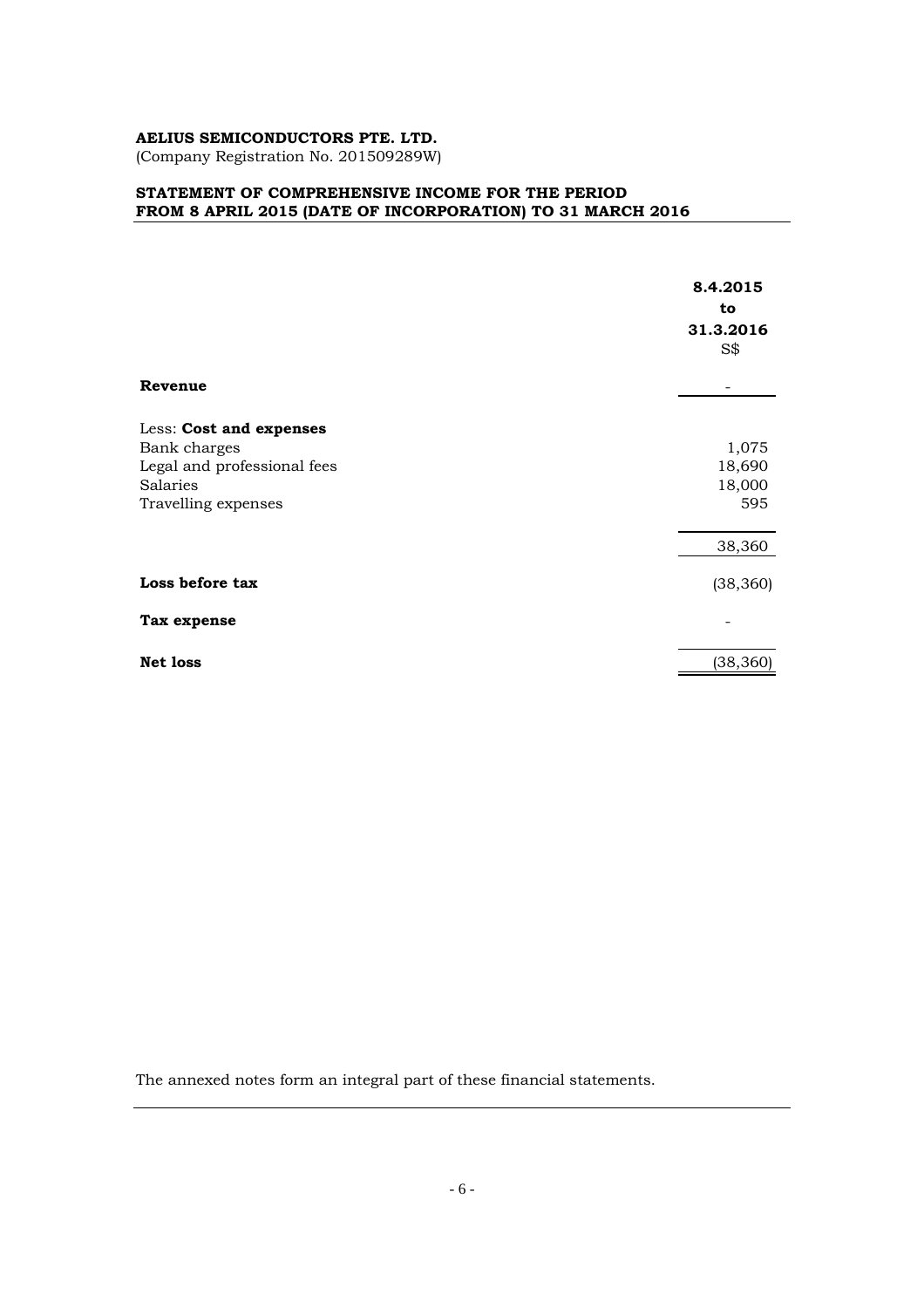(Company Registration No. 201509289W)

# **STATEMENT OF CHANGES IN EQUITY FOR THE PERIOD FROM 8 APRIL 2015 (DATE OF INCORPORATION) TO 31 MARCH 2016**

|                          | 8.4.2015<br>to<br>31.3.2016 |
|--------------------------|-----------------------------|
| Share capital            | S\$                         |
| At date of incorporation | 1,000                       |
| Issued                   | 216,000                     |
| Balance at end           | 217,000                     |
| <b>Loss</b>              |                             |
| Net loss                 | (38, 360)                   |
| <b>Total</b>             | 178,640                     |

The annexed notes form an integral part of these financial statements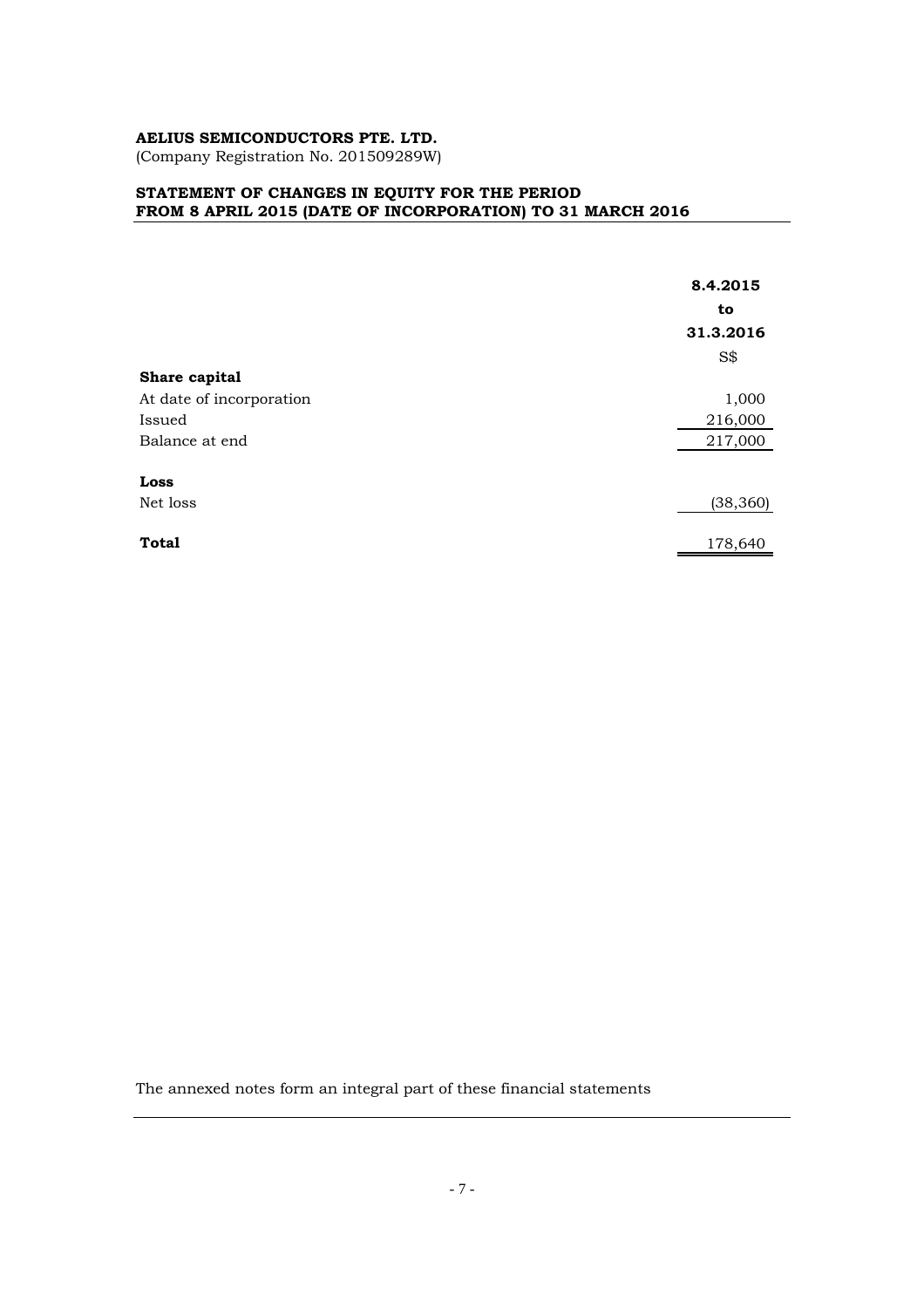(Company Registration No. 201509289W)

# **CASH FLOW STATEMENT FOR THE PERIOD FROM 8 APRIL 2015 (DATE OF INCORPORATION) T0 31 MARCH 2016**

|                                                       | 8.4.2015<br>to<br>31.3.2016 |
|-------------------------------------------------------|-----------------------------|
|                                                       | S\$                         |
| CASH FLOWS FROM OPERATING ACTIVITIES                  |                             |
| Loss before taxation                                  | (38, 360)                   |
| Operating cash flow before working<br>capital changes |                             |
| Changes in working capital:                           |                             |
| Accruals                                              | 9,600                       |
| Cash generated from/(used in) operations              | (28, 760)                   |
| CASH FLOWS FROM FINANCING ACTIVITIES                  |                             |
| Issue of shares                                       | 217,000                     |
| Net cash inflow in financing activities               | 217,000                     |
| <b>NET INCREASE IN BANK BALANCES</b>                  | 188,240                     |
| <b>BANK BALANCE AT BEGINNING</b>                      |                             |
| <b>BANK BALANCE AT END</b>                            | 188,240                     |

The annexed notes form an integral part of these financial statements.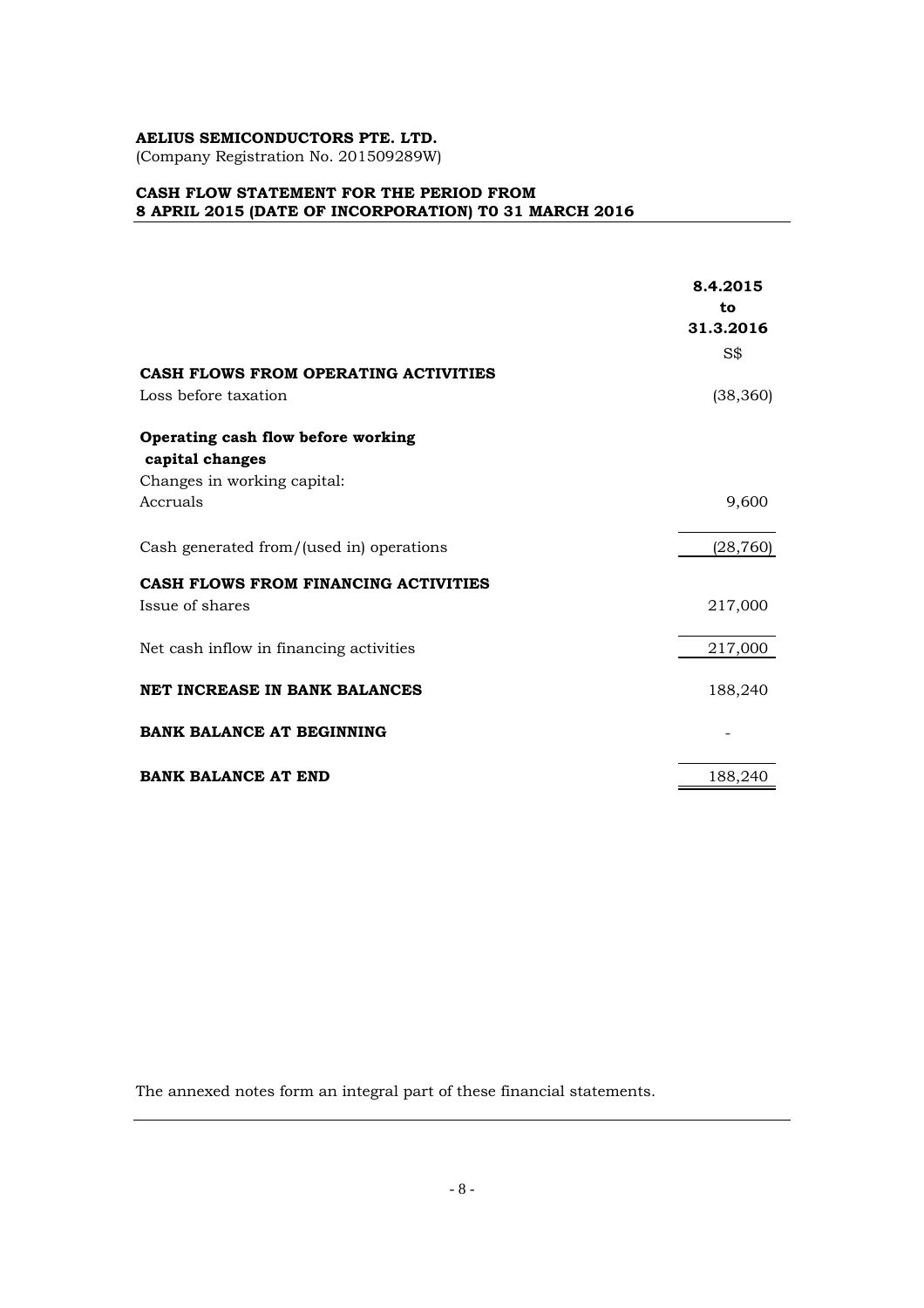(Company Registration No. 201509289W)

#### **NOTES TO THE FINANCIAL STATEMENTS – 31 MARCH 2016**

These notes form an integral part of and should be read in conjunction with the accompanying financial statements.

### **1) GENERAL**

The financial statements of AELIUS SEMICONDUCTORS PTE. LTD. for the financial period ended 31 March 2016 were authorised for issue in accordance with a resolution by written means of the directors on 25 April 2016.

The company is a private company limited by shares, domiciled and incorporated in Singapore. The address of the company's registered office is 141 Middle Road, #06-07A GSM Building, Singapore 188976.

The intended principal activities of the company are those of design and development of engineering products.

The company did not carry on any business activities during the financial period.

#### **2) SIGNIFICANT ACCOUNTING POLICIES**

#### **a) Basis of preparation**

These financial statements have been prepared in accordance with Singapore Financial Reporting Standard for Small Entities (SFRS). The financial statements have been prepared under the historical cost convention, except as disclosed in the accounting policies below.

The preparation of financial statements in conformity with SFRS requires management to exercise its judgement in the process of applying the Company's accounting policies. It also requires the use of certain critical accounting estimates and assumptions.

#### **b) Foreign currencies**

(i) Functional and presentation currency

Items included in the financial statements are measured using the currency that best reflects the economic substance of the underlying events and circumstances relevant to the Company. The financial statements are presented in Singapore dollars, which is the functional currency of the Company.

(ii) Transactions and balances

Transactions in foreign currencies are measured and recorded in Singapore dollars, using the exchange rate in effect at the date of the transaction. Monetary assets and liabilities in foreign currencies are translated into Singapore dollars at rates of exchange approximating those ruling at the balance sheet date. All exchange adjustments are recognised in the income statement.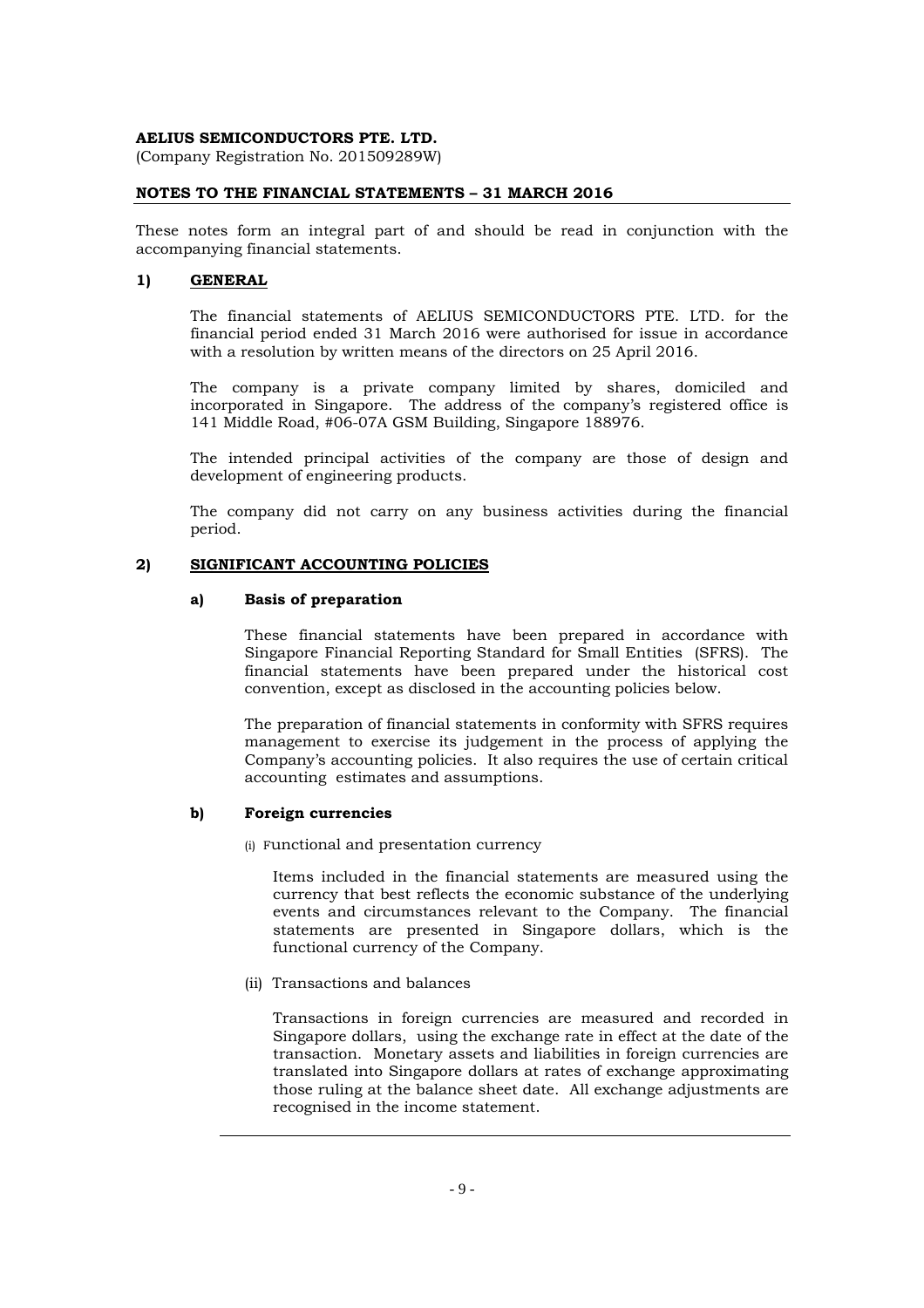(Company Registration No. 201509289W)

#### **NOTES TO THE FINANCIAL STATEMENTS – 31 MARCH 2016**

### **c) Income tax**

Income tax for the financial year comprises current and deferred tax. Income tax is recognised in the income and expenditure statement except to the extent that it relates to items recognised directly in equity, in which such tax is recognised in equity.

Current taxation is provided based on the tax payable on the income for the financial year that is chargeable to tax.

Deferred income tax is provided, using the liability method, on all temporary differences at the balance sheet date between the tax bases of assets and liabilities and their carrying amounts for financial reporting purposes.

Deferred tax liabilities are recognised for all taxable temporary differences.

Deferred tax assets are recognised for all deductible temporary differences, carry forward of unused tax losses and unused tax credits to the extent that it is probable that future taxable profit will be available against which the deductible temporary differences, carry forward of unused tax losses and tax credits can be utilised. The carrying amount of deferred tax assets is reviewed at each balance sheet date and reduced to the extent that it is no longer probable that sufficient taxable profit will be available to allow all or part of the deferred tax asset to be utilised.

Deferred tax assets and liabilities are measured at the tax rates that are expected to apply to the period when the asset is realised or the liability is settled, based on tax rates that have been enacted or substantively enacted at the balance sheet date.

# **d) Financial liabilities**

Financial liabilities are recognised on the balance sheet when, and only when, the company becomes a party to the contractual provisions of the financial instrument. Financial liabilities are initially recognised at fair value of consideration received less directly attributable transaction costs and subsequently measured at amortised cost using the effective interest rate method.

Gains and losses are recognised in profit or loss when the liabilities are derecognised as well as through the amortisation process. The liabilities are derecognised when the obligation under the liability is discharged or cancelled or expired.